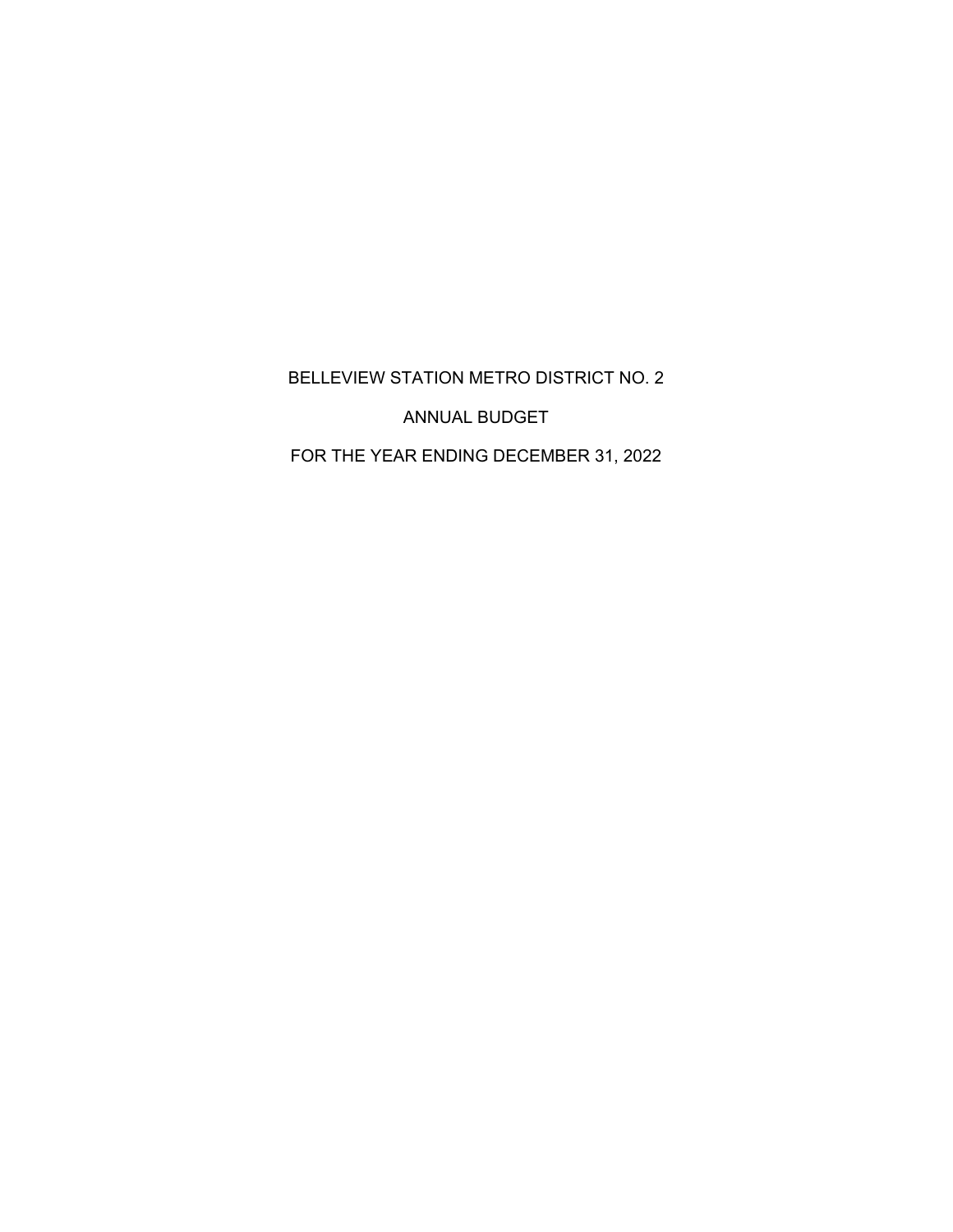# **BELLEVIEW STATION METROPOLITAN DISTRICT NO. 2 SUMMARY 2022 BUDGET WITH 2020 ACTUAL AND 2021 ESTIMATED For the Years Ended and Ending December 31,**

|                                                                                   | <b>ACTUAL</b>        | <b>ESTIMATED</b> | <b>BUDGET</b>   |
|-----------------------------------------------------------------------------------|----------------------|------------------|-----------------|
|                                                                                   | 2020                 | 2021             | 2022            |
| <b>BEGINNING FUND BALANCES</b>                                                    | \$8,439,281          | 8,005,889<br>\$  | \$9,492,103     |
| <b>REVENUES</b>                                                                   |                      |                  |                 |
| Property taxes                                                                    | 3,239,448            | 2,633,267        | 2,983,975       |
| Specific ownership tax                                                            | 166,569              | 152,000          | 149,199         |
| Interest income                                                                   | 56,926               | 6,070            | 7,290           |
| Other revenue                                                                     |                      | 2,090            |                 |
| Loan proceeds                                                                     | 9,405,000            | 38,861,000       |                 |
| <b>Total revenues</b>                                                             | 12,867,943           | 41,654,427       | 3,140,464       |
|                                                                                   |                      |                  |                 |
| <b>TRANSFERS IN</b>                                                               | 3,028,500            | 7,403,740        |                 |
|                                                                                   |                      |                  |                 |
| Total funds available                                                             | 24,335,724           | 57,064,056       | 12,632,567      |
| <b>EXPENDITURES</b>                                                               |                      |                  |                 |
| <b>General Fund</b>                                                               | 2,657,162            | 890,000          | 925,000         |
| <b>Debt Service Fund</b>                                                          | 10,364,904           | 37,278,213       | 2,100,000       |
| <b>Capital Projects Fund</b>                                                      | 279,269              | 2,000,000        | 5,550,000       |
| <b>Total expenditures</b>                                                         | 13,301,335           | 40,168,213       | 8,575,000       |
|                                                                                   |                      |                  |                 |
| <b>TRANSFERS OUT</b>                                                              | 3,028,500            | 7,403,740        |                 |
|                                                                                   |                      |                  |                 |
| Total expenditures and transfers out                                              |                      |                  |                 |
| requiring appropriation                                                           | 16,329,835           | 47,571,953       | 8,575,000       |
| <b>ENDING FUND BALANCES</b>                                                       | \$8,005,889          | \$9,492,103      | 4,057,567<br>\$ |
|                                                                                   |                      |                  |                 |
| <b>EMERGENCY RESERVE</b>                                                          | \$<br>20,100         | \$<br>25,400     | \$<br>28,500    |
| RESERVE FUND REQUIREMENT - SERIES 2017A<br>RESERVE FUND REQUIREMENT - SERIES 2020 | 2,734,244<br>842,585 | 842,585          | 842,585         |
| <b>TOTAL RESERVE</b>                                                              | \$3,596,929          | \$<br>867,985    | \$<br>871,085   |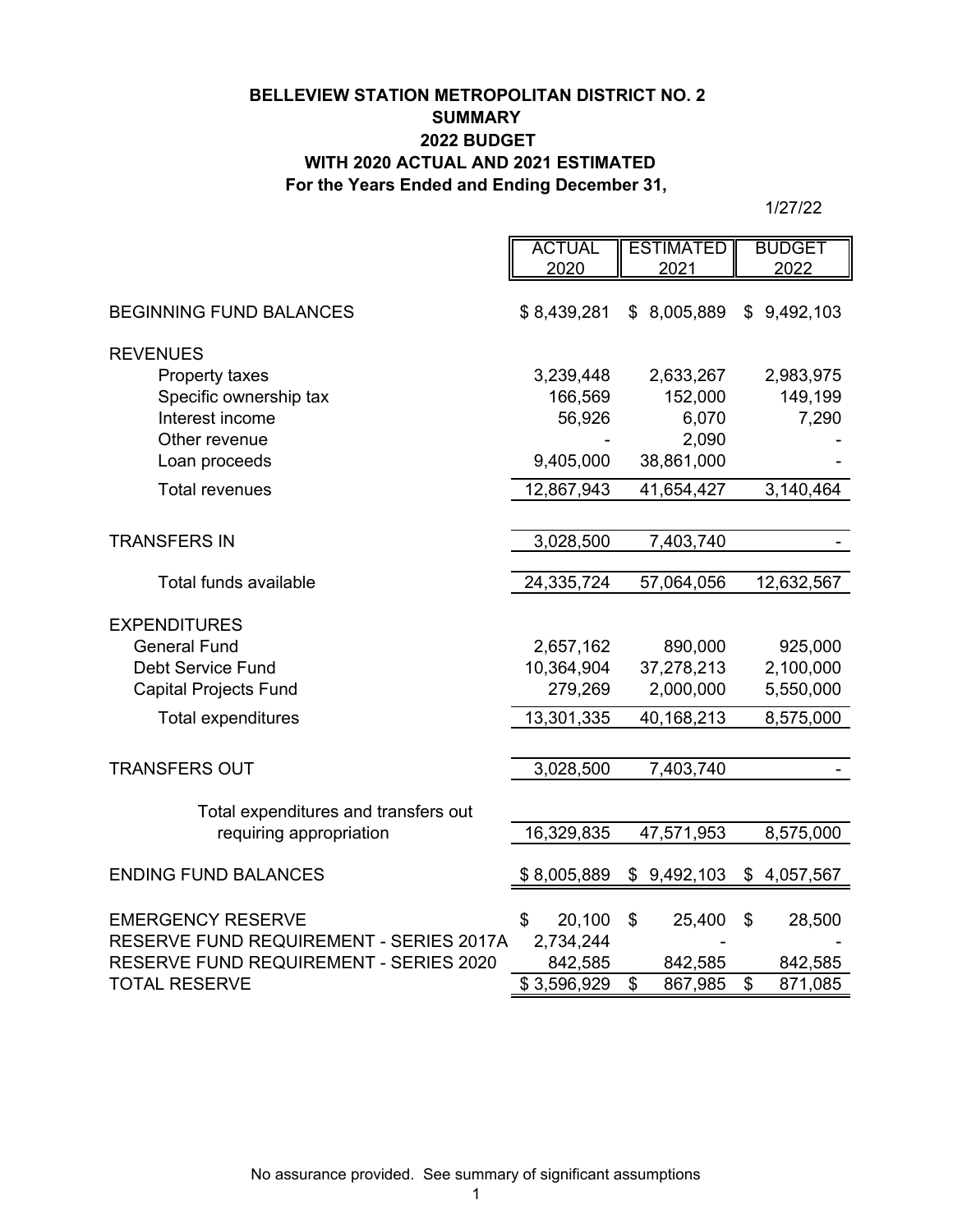# **BELLEVIEW STATION METROPOLITAN DISTRICT NO. 2 PROPERTY TAX SUMMARY INFORMATION 2022 BUDGET WITH 2020 ACTUAL AND 2021 ESTIMATED For the Years Ended and Ending December 31,**

|                                 |                | <b>ACTUAL</b> | <b>ESTIMATED</b> | <b>BUDGET</b>    |
|---------------------------------|----------------|---------------|------------------|------------------|
|                                 |                | 2020          | 2021             | 2022             |
|                                 |                |               |                  |                  |
| <b>ASSESSED VALUATION</b>       |                |               |                  |                  |
| <b>Residential</b>              |                | \$14,722,386  | \$<br>14,722,390 | \$<br>14,023,710 |
| Commercial                      |                | 43,616,694    | 58,380,650       | 64,074,750       |
| State assessed                  |                | 69,400        | 274,860          | 277,900          |
| Vacant land                     |                | 4,550,090     | 5,521,110        | 5,882,340        |
| Personal property               |                | 517,790       | 6,012,320        | 6,164,760        |
|                                 |                | 63,476,360    | 84,911,330       | 90,423,460       |
| Adjustments                     |                |               |                  |                  |
| <b>Certified Assessed Value</b> |                | \$63,476,360  | \$<br>84,911,330 | \$<br>90,423,460 |
|                                 |                |               |                  |                  |
|                                 |                |               |                  |                  |
| MILL LEVY                       |                |               |                  |                  |
| General                         |                | 10.000        | 10.000           | 10.000           |
| <b>Debt Service</b>             |                | 41.051        | 23.000           | 23.000           |
| Total mill levy                 |                | 51.051        | 33.000           | 33.000           |
|                                 |                |               |                  |                  |
|                                 |                |               |                  |                  |
| <b>PROPERTY TAXES</b>           |                |               |                  |                  |
| General                         | $\mathfrak{L}$ | 634,764       | \$<br>849,113    | \$<br>904,235    |
| <b>Debt Service</b>             |                | 2,605,767     | 1,952,961        | 2,079,740        |
| Levied property taxes           |                | 3,240,531     | 2,802,074        | 2,983,975        |
| Adjustments to actual/rounding  |                | (1,083)       | (168, 807)       |                  |
|                                 |                |               |                  |                  |
| <b>Budgeted property taxes</b>  |                | \$3,239,448   | \$<br>2,633,267  | \$<br>2,983,975  |
|                                 |                |               |                  |                  |
| <b>BUDGETED PROPERTY TAXES</b>  |                |               |                  |                  |
| <b>General</b>                  | \$             | 634,584       | \$<br>797,880    | \$<br>904,235    |
| <b>Debt Service</b>             |                | 2,604,864     | 1,835,387        | 2,079,740        |
|                                 |                | \$3,239,448   | \$<br>2,633,267  | \$<br>2,983,975  |
|                                 |                |               |                  |                  |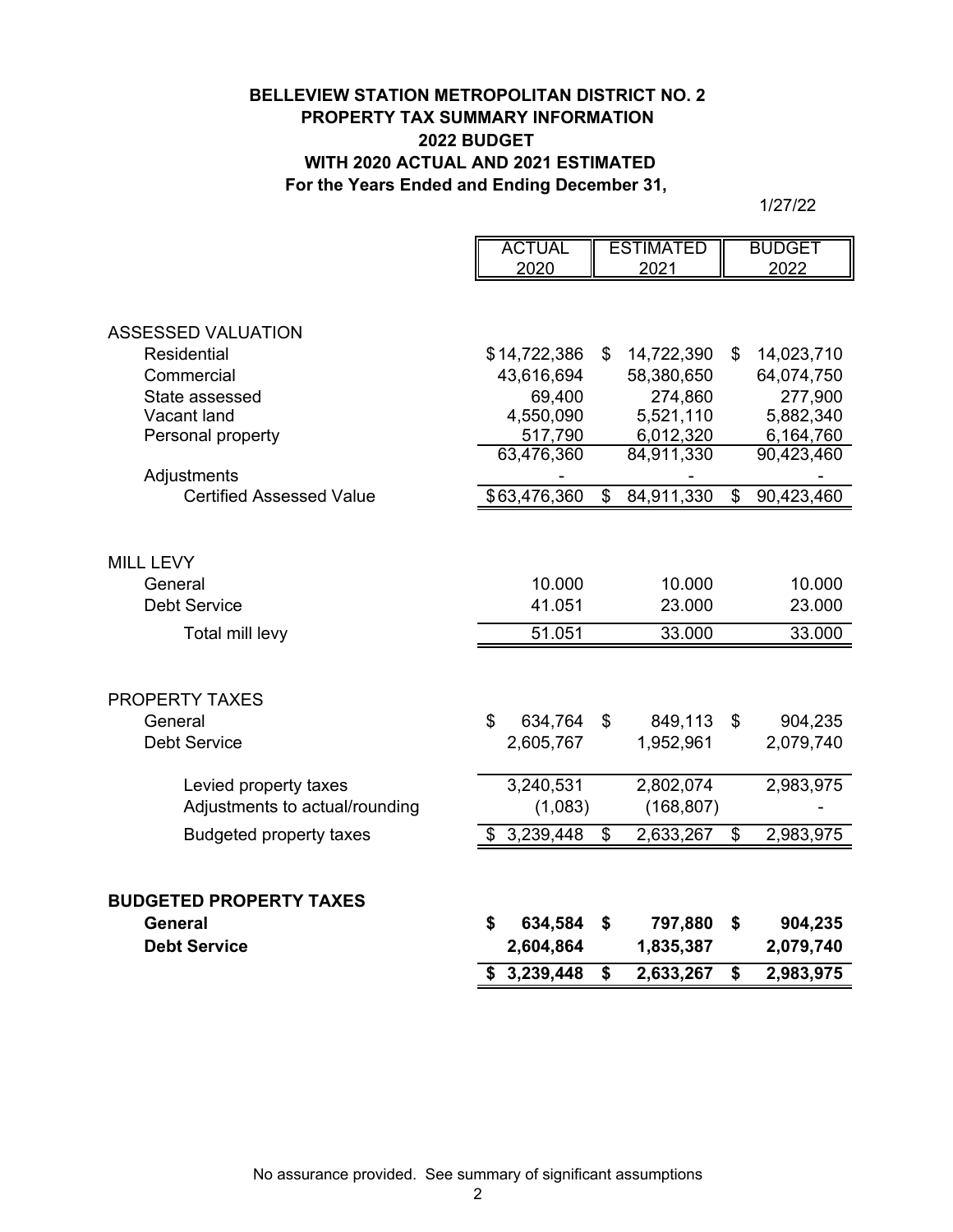# **For the Years Ended and Ending December 31, BELLEVIEW STATION METROPOLITAN DISTRICT NO. 2 GENERAL FUND 2022 BUDGET WITH 2020 ACTUAL AND 2021 ESTIMATED**

1/27/22

|                                      | <b>ACTUAL</b>           |           | <b>ESTIMATED</b> |         | <b>BUDGET</b> |         |
|--------------------------------------|-------------------------|-----------|------------------|---------|---------------|---------|
|                                      |                         | 2020      |                  | 2021    |               | 2022    |
| <b>BEGINNING FUND BALANCE</b>        | \$                      | 215,729   | \$               | 75,966  | \$            | 32,006  |
| <b>REVENUES</b>                      |                         |           |                  |         |               |         |
| Property taxes                       |                         | 634,584   |                  | 797,880 |               | 904,235 |
| Specific ownership tax               |                         | 32,631    |                  | 46,000  |               | 45,212  |
| Interest income                      |                         | 1,502     |                  | 70      |               | 43      |
| Other revenue                        |                         |           |                  | 2,090   |               |         |
| <b>Total revenues</b>                |                         |           |                  |         |               |         |
|                                      |                         | 668,717   |                  | 846,040 |               | 949,490 |
| <b>TRANSFERS IN</b>                  |                         |           |                  |         |               |         |
| Transfers from other funds           |                         | 1,877,182 |                  |         |               |         |
|                                      |                         |           |                  |         |               |         |
| Total funds available                |                         | 2,761,628 |                  | 922,006 |               | 981,496 |
|                                      |                         |           |                  |         |               |         |
| <b>EXPENDITURES</b>                  |                         |           |                  |         |               |         |
| General and administrative           |                         |           |                  |         |               |         |
| Accounting                           |                         | 26,635    |                  | 30,000  |               | 33,000  |
| Auditing                             |                         | 5,350     |                  | 5,350   |               | 6,000   |
| <b>County Treasurer's fee</b>        |                         | 6,346     |                  | 7,923   |               | 9,042   |
| Dues and licenses                    |                         | 612       |                  | 1,164   |               | 1,000   |
| Insurance                            |                         | 17,529    |                  | 16,952  |               | 20,000  |
| <b>Miscellaneous</b>                 |                         | 96        |                  |         |               |         |
| Transfer to District No 1            |                         | 1,881,100 |                  | 800,000 |               | 850,000 |
| Repay developer advance              |                         | 716,494   |                  |         |               |         |
| Administrative fee - Denver          |                         | 3,000     |                  | 3,000   |               | 3,000   |
| Contingency                          |                         |           |                  | 25,611  |               | 2,958   |
| <b>Total expenditures</b>            |                         | 2,657,162 |                  | 890,000 |               | 925,000 |
|                                      |                         |           |                  |         |               |         |
| <b>TRANSFERS OUT</b>                 |                         |           |                  |         |               |         |
| Transfers to other fund              |                         | 28,500    |                  |         |               |         |
| Total expenditures and transfers out |                         |           |                  |         |               |         |
| requiring appropriation              |                         |           |                  | 890,000 |               |         |
|                                      |                         | 2,685,662 |                  |         |               | 925,000 |
| <b>ENDING FUND BALANCE</b>           | \$                      | 75,966    | \$               | 32,006  | \$            | 56,496  |
|                                      |                         |           |                  |         |               |         |
| <b>EMERGENCY RESERVE</b>             | \$                      | 20,100    | \$               | 25,400  | \$            | 28,500  |
| <b>TOTAL RESERVE</b>                 | $\overline{\mathbf{S}}$ | 20,100    | $\overline{\$}$  | 25,400  | \$            | 28,500  |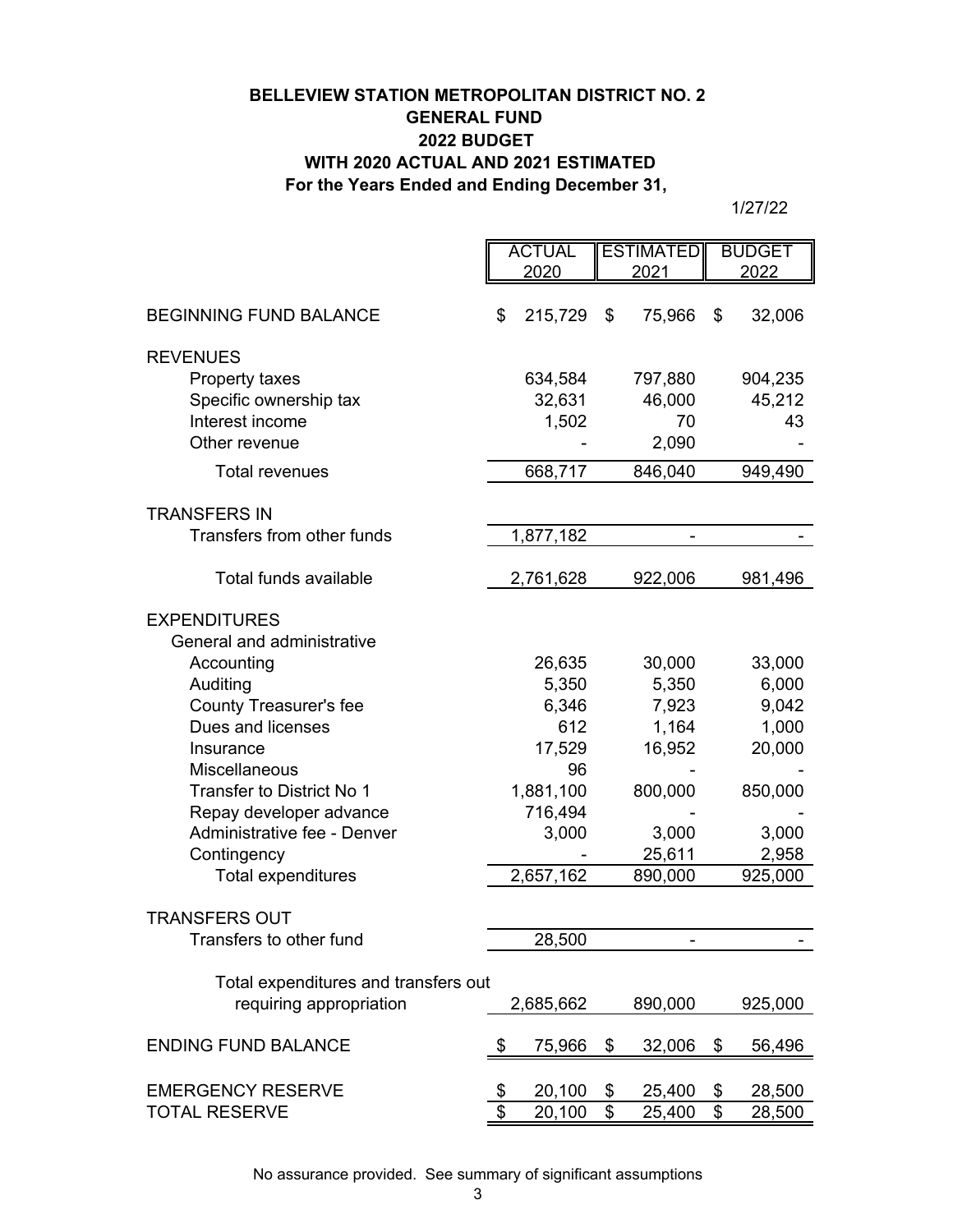#### **BELLEVIEW STATION METROPOLITAN DISTRICT NO. 2 DEBT SERVICE FUND 2022 BUDGET WITH 2020 ACTUAL AND 2021 ESTIMATED For the Years Ended and Ending December 31,**

| 2020<br>2021<br>2022<br>\$5,869,953<br>\$4,718,151<br><b>BEGINNING FUND BALANCE</b><br>\$<br>842,585<br><b>REVENUES</b><br>2,079,740<br>Property taxes<br>2,604,864<br>1,835,387<br>Specific ownership tax<br>106,000<br>103,987<br>133,938<br>Interest income<br>40,800<br>4,000<br>1,400<br>9,405,000<br>38,861,000<br>Loan proceeds<br><b>Total revenues</b><br>12,184,602<br>2,185,127<br>40,806,387<br><b>TRANSFERS IN</b><br>Transfers from other funds<br>28,500<br>Total funds available<br>18,083,055<br>45,524,538<br>3,027,712<br><b>EXPENDITURES</b><br>General and administrative<br>County Treasurer's fee<br>26,048<br>18,233<br>20,797<br>Paying agent fees<br>4,000<br>4,000<br>4,000<br>Contingency<br>184,324<br>41,193<br><b>Debt Service</b><br>Bond interest - Series 2017<br>1,684,875<br>1,686,675<br>Bond principal - Series 2017<br>40,000<br>33,530,000<br>Bond interest - Series 2007<br>4,586,218<br>Bond principal - Series 2007<br>3,820,000<br>Loan principal - Series 2020<br>50,000<br>590,000<br>Loan interest - Series 2020<br>24,688<br>253,935<br>252,585<br>Loan principal - Series 2021 A-1<br>12,000<br>Loan interest - Series 2021 A-1<br>141,999<br>946,660<br>Loan interest - Series 2021 A-2<br>164,765<br>24,715<br>Loan principal - Series 2021 A-2<br>68,000<br>1,003,500<br>Loan redemption premium<br>Loan issue costs<br>177,275<br>382,632<br>2,100,000<br>37,278,213<br>Total expenditures<br>10,364,904<br><b>TRANSFERS OUT</b><br>Transfers to other fund<br>3,000,000<br>7,403,740<br>Total expenditures and transfers out<br>requiring appropriation<br>13,364,904<br>44,681,953<br>2,100,000<br><b>ENDING FUND BALANCE</b><br>\$<br>842,585<br>\$4,718,151<br>\$<br>927,712 | <b>ACTUAL</b> | <b>ESTIMATED</b> | <b>BUDGET</b> |
|---------------------------------------------------------------------------------------------------------------------------------------------------------------------------------------------------------------------------------------------------------------------------------------------------------------------------------------------------------------------------------------------------------------------------------------------------------------------------------------------------------------------------------------------------------------------------------------------------------------------------------------------------------------------------------------------------------------------------------------------------------------------------------------------------------------------------------------------------------------------------------------------------------------------------------------------------------------------------------------------------------------------------------------------------------------------------------------------------------------------------------------------------------------------------------------------------------------------------------------------------------------------------------------------------------------------------------------------------------------------------------------------------------------------------------------------------------------------------------------------------------------------------------------------------------------------------------------------------------------------------------------------------------------------------------------------------------------------------------------|---------------|------------------|---------------|
|                                                                                                                                                                                                                                                                                                                                                                                                                                                                                                                                                                                                                                                                                                                                                                                                                                                                                                                                                                                                                                                                                                                                                                                                                                                                                                                                                                                                                                                                                                                                                                                                                                                                                                                                       |               |                  |               |
|                                                                                                                                                                                                                                                                                                                                                                                                                                                                                                                                                                                                                                                                                                                                                                                                                                                                                                                                                                                                                                                                                                                                                                                                                                                                                                                                                                                                                                                                                                                                                                                                                                                                                                                                       |               |                  |               |
|                                                                                                                                                                                                                                                                                                                                                                                                                                                                                                                                                                                                                                                                                                                                                                                                                                                                                                                                                                                                                                                                                                                                                                                                                                                                                                                                                                                                                                                                                                                                                                                                                                                                                                                                       |               |                  |               |
|                                                                                                                                                                                                                                                                                                                                                                                                                                                                                                                                                                                                                                                                                                                                                                                                                                                                                                                                                                                                                                                                                                                                                                                                                                                                                                                                                                                                                                                                                                                                                                                                                                                                                                                                       |               |                  |               |
|                                                                                                                                                                                                                                                                                                                                                                                                                                                                                                                                                                                                                                                                                                                                                                                                                                                                                                                                                                                                                                                                                                                                                                                                                                                                                                                                                                                                                                                                                                                                                                                                                                                                                                                                       |               |                  |               |
|                                                                                                                                                                                                                                                                                                                                                                                                                                                                                                                                                                                                                                                                                                                                                                                                                                                                                                                                                                                                                                                                                                                                                                                                                                                                                                                                                                                                                                                                                                                                                                                                                                                                                                                                       |               |                  |               |
|                                                                                                                                                                                                                                                                                                                                                                                                                                                                                                                                                                                                                                                                                                                                                                                                                                                                                                                                                                                                                                                                                                                                                                                                                                                                                                                                                                                                                                                                                                                                                                                                                                                                                                                                       |               |                  |               |
|                                                                                                                                                                                                                                                                                                                                                                                                                                                                                                                                                                                                                                                                                                                                                                                                                                                                                                                                                                                                                                                                                                                                                                                                                                                                                                                                                                                                                                                                                                                                                                                                                                                                                                                                       |               |                  |               |
|                                                                                                                                                                                                                                                                                                                                                                                                                                                                                                                                                                                                                                                                                                                                                                                                                                                                                                                                                                                                                                                                                                                                                                                                                                                                                                                                                                                                                                                                                                                                                                                                                                                                                                                                       |               |                  |               |
|                                                                                                                                                                                                                                                                                                                                                                                                                                                                                                                                                                                                                                                                                                                                                                                                                                                                                                                                                                                                                                                                                                                                                                                                                                                                                                                                                                                                                                                                                                                                                                                                                                                                                                                                       |               |                  |               |
|                                                                                                                                                                                                                                                                                                                                                                                                                                                                                                                                                                                                                                                                                                                                                                                                                                                                                                                                                                                                                                                                                                                                                                                                                                                                                                                                                                                                                                                                                                                                                                                                                                                                                                                                       |               |                  |               |
|                                                                                                                                                                                                                                                                                                                                                                                                                                                                                                                                                                                                                                                                                                                                                                                                                                                                                                                                                                                                                                                                                                                                                                                                                                                                                                                                                                                                                                                                                                                                                                                                                                                                                                                                       |               |                  |               |
|                                                                                                                                                                                                                                                                                                                                                                                                                                                                                                                                                                                                                                                                                                                                                                                                                                                                                                                                                                                                                                                                                                                                                                                                                                                                                                                                                                                                                                                                                                                                                                                                                                                                                                                                       |               |                  |               |
|                                                                                                                                                                                                                                                                                                                                                                                                                                                                                                                                                                                                                                                                                                                                                                                                                                                                                                                                                                                                                                                                                                                                                                                                                                                                                                                                                                                                                                                                                                                                                                                                                                                                                                                                       |               |                  |               |
|                                                                                                                                                                                                                                                                                                                                                                                                                                                                                                                                                                                                                                                                                                                                                                                                                                                                                                                                                                                                                                                                                                                                                                                                                                                                                                                                                                                                                                                                                                                                                                                                                                                                                                                                       |               |                  |               |
|                                                                                                                                                                                                                                                                                                                                                                                                                                                                                                                                                                                                                                                                                                                                                                                                                                                                                                                                                                                                                                                                                                                                                                                                                                                                                                                                                                                                                                                                                                                                                                                                                                                                                                                                       |               |                  |               |
|                                                                                                                                                                                                                                                                                                                                                                                                                                                                                                                                                                                                                                                                                                                                                                                                                                                                                                                                                                                                                                                                                                                                                                                                                                                                                                                                                                                                                                                                                                                                                                                                                                                                                                                                       |               |                  |               |
|                                                                                                                                                                                                                                                                                                                                                                                                                                                                                                                                                                                                                                                                                                                                                                                                                                                                                                                                                                                                                                                                                                                                                                                                                                                                                                                                                                                                                                                                                                                                                                                                                                                                                                                                       |               |                  |               |
|                                                                                                                                                                                                                                                                                                                                                                                                                                                                                                                                                                                                                                                                                                                                                                                                                                                                                                                                                                                                                                                                                                                                                                                                                                                                                                                                                                                                                                                                                                                                                                                                                                                                                                                                       |               |                  |               |
|                                                                                                                                                                                                                                                                                                                                                                                                                                                                                                                                                                                                                                                                                                                                                                                                                                                                                                                                                                                                                                                                                                                                                                                                                                                                                                                                                                                                                                                                                                                                                                                                                                                                                                                                       |               |                  |               |
|                                                                                                                                                                                                                                                                                                                                                                                                                                                                                                                                                                                                                                                                                                                                                                                                                                                                                                                                                                                                                                                                                                                                                                                                                                                                                                                                                                                                                                                                                                                                                                                                                                                                                                                                       |               |                  |               |
|                                                                                                                                                                                                                                                                                                                                                                                                                                                                                                                                                                                                                                                                                                                                                                                                                                                                                                                                                                                                                                                                                                                                                                                                                                                                                                                                                                                                                                                                                                                                                                                                                                                                                                                                       |               |                  |               |
|                                                                                                                                                                                                                                                                                                                                                                                                                                                                                                                                                                                                                                                                                                                                                                                                                                                                                                                                                                                                                                                                                                                                                                                                                                                                                                                                                                                                                                                                                                                                                                                                                                                                                                                                       |               |                  |               |
|                                                                                                                                                                                                                                                                                                                                                                                                                                                                                                                                                                                                                                                                                                                                                                                                                                                                                                                                                                                                                                                                                                                                                                                                                                                                                                                                                                                                                                                                                                                                                                                                                                                                                                                                       |               |                  |               |
|                                                                                                                                                                                                                                                                                                                                                                                                                                                                                                                                                                                                                                                                                                                                                                                                                                                                                                                                                                                                                                                                                                                                                                                                                                                                                                                                                                                                                                                                                                                                                                                                                                                                                                                                       |               |                  |               |
|                                                                                                                                                                                                                                                                                                                                                                                                                                                                                                                                                                                                                                                                                                                                                                                                                                                                                                                                                                                                                                                                                                                                                                                                                                                                                                                                                                                                                                                                                                                                                                                                                                                                                                                                       |               |                  |               |
|                                                                                                                                                                                                                                                                                                                                                                                                                                                                                                                                                                                                                                                                                                                                                                                                                                                                                                                                                                                                                                                                                                                                                                                                                                                                                                                                                                                                                                                                                                                                                                                                                                                                                                                                       |               |                  |               |
|                                                                                                                                                                                                                                                                                                                                                                                                                                                                                                                                                                                                                                                                                                                                                                                                                                                                                                                                                                                                                                                                                                                                                                                                                                                                                                                                                                                                                                                                                                                                                                                                                                                                                                                                       |               |                  |               |
|                                                                                                                                                                                                                                                                                                                                                                                                                                                                                                                                                                                                                                                                                                                                                                                                                                                                                                                                                                                                                                                                                                                                                                                                                                                                                                                                                                                                                                                                                                                                                                                                                                                                                                                                       |               |                  |               |
|                                                                                                                                                                                                                                                                                                                                                                                                                                                                                                                                                                                                                                                                                                                                                                                                                                                                                                                                                                                                                                                                                                                                                                                                                                                                                                                                                                                                                                                                                                                                                                                                                                                                                                                                       |               |                  |               |
|                                                                                                                                                                                                                                                                                                                                                                                                                                                                                                                                                                                                                                                                                                                                                                                                                                                                                                                                                                                                                                                                                                                                                                                                                                                                                                                                                                                                                                                                                                                                                                                                                                                                                                                                       |               |                  |               |
|                                                                                                                                                                                                                                                                                                                                                                                                                                                                                                                                                                                                                                                                                                                                                                                                                                                                                                                                                                                                                                                                                                                                                                                                                                                                                                                                                                                                                                                                                                                                                                                                                                                                                                                                       |               |                  |               |
|                                                                                                                                                                                                                                                                                                                                                                                                                                                                                                                                                                                                                                                                                                                                                                                                                                                                                                                                                                                                                                                                                                                                                                                                                                                                                                                                                                                                                                                                                                                                                                                                                                                                                                                                       |               |                  |               |
|                                                                                                                                                                                                                                                                                                                                                                                                                                                                                                                                                                                                                                                                                                                                                                                                                                                                                                                                                                                                                                                                                                                                                                                                                                                                                                                                                                                                                                                                                                                                                                                                                                                                                                                                       |               |                  |               |
|                                                                                                                                                                                                                                                                                                                                                                                                                                                                                                                                                                                                                                                                                                                                                                                                                                                                                                                                                                                                                                                                                                                                                                                                                                                                                                                                                                                                                                                                                                                                                                                                                                                                                                                                       |               |                  |               |
|                                                                                                                                                                                                                                                                                                                                                                                                                                                                                                                                                                                                                                                                                                                                                                                                                                                                                                                                                                                                                                                                                                                                                                                                                                                                                                                                                                                                                                                                                                                                                                                                                                                                                                                                       |               |                  |               |
|                                                                                                                                                                                                                                                                                                                                                                                                                                                                                                                                                                                                                                                                                                                                                                                                                                                                                                                                                                                                                                                                                                                                                                                                                                                                                                                                                                                                                                                                                                                                                                                                                                                                                                                                       |               |                  |               |
|                                                                                                                                                                                                                                                                                                                                                                                                                                                                                                                                                                                                                                                                                                                                                                                                                                                                                                                                                                                                                                                                                                                                                                                                                                                                                                                                                                                                                                                                                                                                                                                                                                                                                                                                       |               |                  |               |
|                                                                                                                                                                                                                                                                                                                                                                                                                                                                                                                                                                                                                                                                                                                                                                                                                                                                                                                                                                                                                                                                                                                                                                                                                                                                                                                                                                                                                                                                                                                                                                                                                                                                                                                                       |               |                  |               |
| RESERVE FUND REQUIREMENT - SERIES 2017A<br>\$<br>\$<br>\$2,734,244                                                                                                                                                                                                                                                                                                                                                                                                                                                                                                                                                                                                                                                                                                                                                                                                                                                                                                                                                                                                                                                                                                                                                                                                                                                                                                                                                                                                                                                                                                                                                                                                                                                                    |               |                  |               |
| RESERVE FUND REQUIREMENT - SERIES 2020<br>842,585<br>842,585<br>842,585                                                                                                                                                                                                                                                                                                                                                                                                                                                                                                                                                                                                                                                                                                                                                                                                                                                                                                                                                                                                                                                                                                                                                                                                                                                                                                                                                                                                                                                                                                                                                                                                                                                               |               |                  |               |
| \$3,576,829<br>\$<br>\$<br><b>TOTAL RESERVE</b><br>842,585<br>842,585                                                                                                                                                                                                                                                                                                                                                                                                                                                                                                                                                                                                                                                                                                                                                                                                                                                                                                                                                                                                                                                                                                                                                                                                                                                                                                                                                                                                                                                                                                                                                                                                                                                                 |               |                  |               |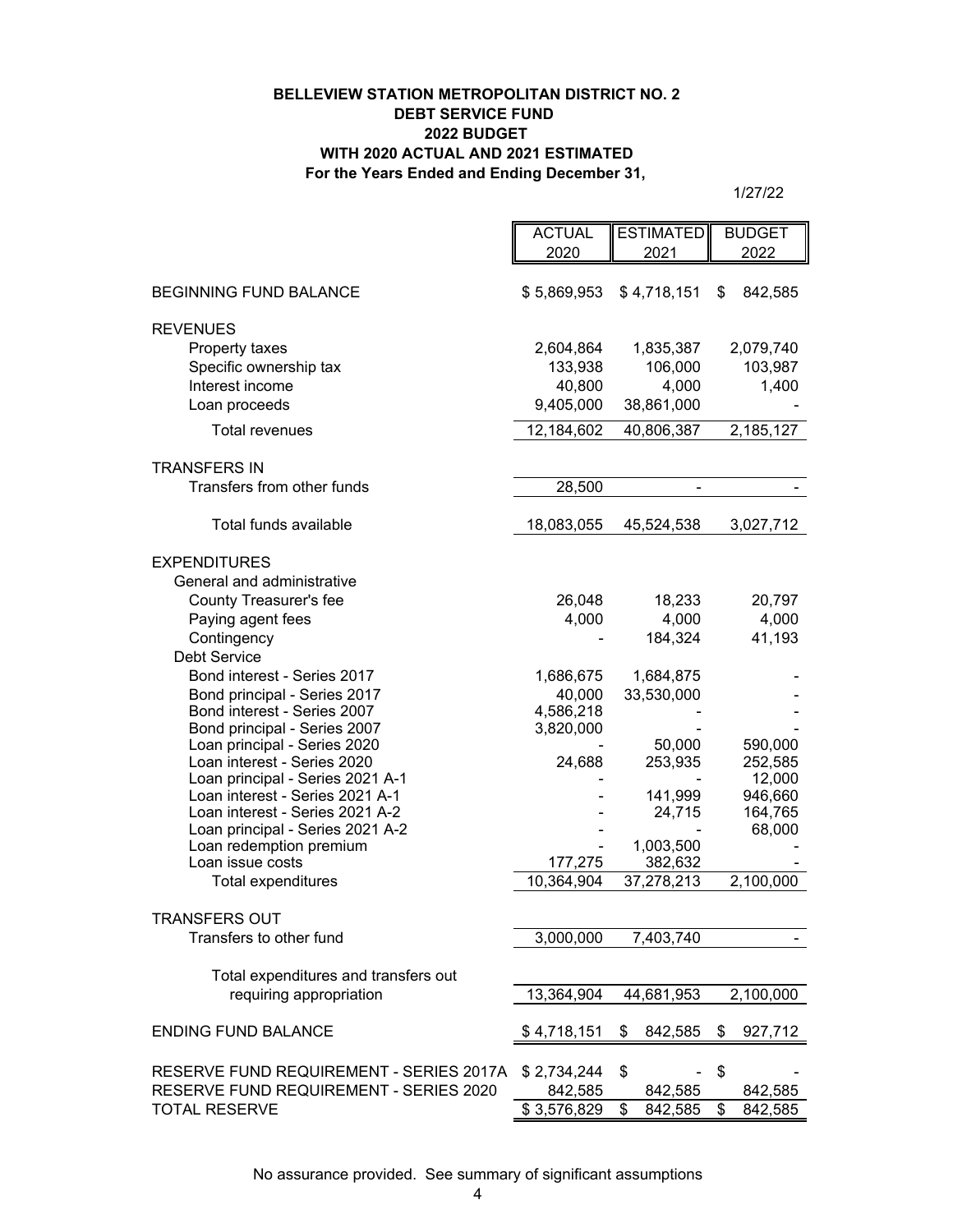# **BELLEVIEW STATION METROPOLITAN DISTRICT NO. 2 CAPITAL PROJECTS FUND 2022 BUDGET WITH 2020 ACTUAL AND 2021 ESTIMATED For the Years Ended and Ending December 31,**

|                                                                 | <b>ACTUAL</b><br>2020 | <b>ESTIMATED</b><br>2021 | <b>BUDGET</b><br>2022 |
|-----------------------------------------------------------------|-----------------------|--------------------------|-----------------------|
| <b>BEGINNING FUND BALANCE</b>                                   | \$2,353,599           | \$3,211,772 \$8,617,512  |                       |
| <b>REVENUES</b>                                                 |                       |                          |                       |
| Interest income                                                 | 14,624                | 2,000                    | 5,847                 |
| Total revenues                                                  | 14,624                | 2,000                    | 5,847                 |
| <b>TRANSFERS IN</b>                                             |                       |                          |                       |
| Transfers from other funds                                      | 1,122,818             | 7,403,740                |                       |
| Total funds available                                           | 3,491,041             | 10,617,512               | 8,623,359             |
| <b>EXPENDITURES</b>                                             |                       |                          |                       |
| Contingency                                                     |                       | 200,000                  | 100,000               |
| Transfer to District No 1                                       | 279,269               | 1,800,000                | 5,450,000             |
| <b>Total expenditures</b>                                       | 279,269               | 2,000,000                | 5,550,000             |
| Total expenditures and transfers out<br>requiring appropriation | 279,269               | 2,000,000                | 5,550,000             |
| <b>ENDING FUND BALANCE</b>                                      | \$3,211,772           | \$8,617,512              | \$3,073,359           |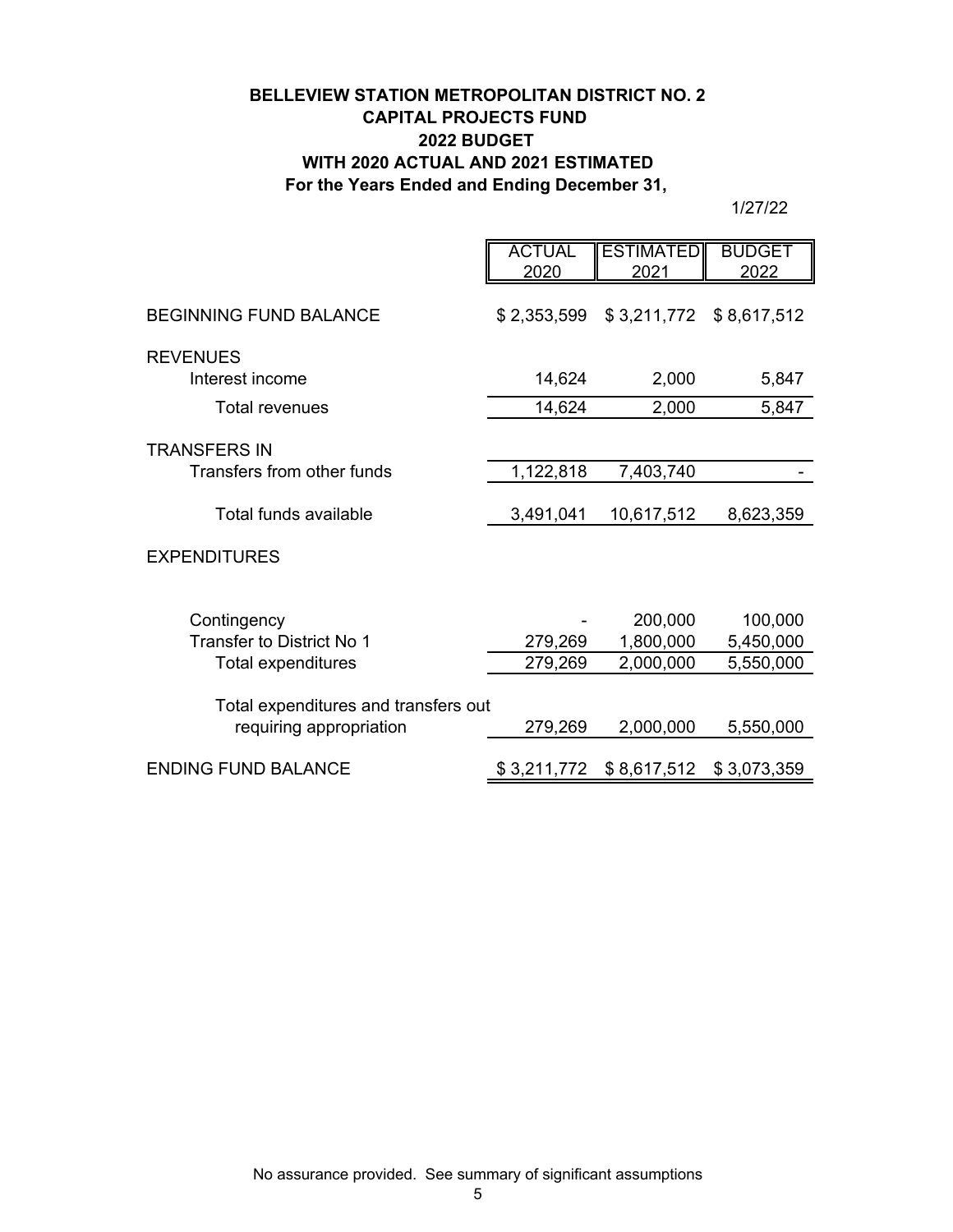#### **Services Provided**

The District was organized to provide financing for the design, acquisition, installation and construction of street improvements, traffic and safety signals, water improvements, sanitation improvements, storm drainage improvements, park and recreation improvements and operation and maintenance of the District. The District's service area is located in the City and County of Denver, Colorado. Under the Service Plan, the District is a Financing District (along with Belleview Station Metropolitan District No. 3) for Belleview Station Metropolitan District No. 1, the Service District.

The District was formed by District Court Order on December 11, 2005, and held its organizational meeting on January 12, 2006. At its organizational election held November 1, 2005, the District's eligible electors voted general obligation indebtedness of \$125,000,000 for street improvements, \$125,000,000 for parks and recreation, \$125,000,000 for water supply system, \$125,000,000 for sanitary sewer system, \$125,000,000 for traffic and safety controls, \$125,000,000 for refinancing of District debt, however, debt refinanced at a lower interest rate does not require the use of electoral authorization, \$125,000,000 for intergovernmental agreements for debt, \$125,000,000 for intergovernmental agreements for purposes of cost sharing for public improvements, and \$5,000,000 for general operations and maintenance. The voters also approved an annual tax increase of \$5,000,000 for general operations and maintenance. Per the District's Service Plan, the District is limited to issuing a total of \$125,000,000 in debt.

The District intends to receive developer advances to fund expenditures related to the letter of credit fees until other revenue is available to the District. The relationship between the Service District and the Financing Districts, including the means for approving, financing, constructing and operating the public services and improvements needed to serve the development, are laid out in the Service Plans for all three districts as approved on July 11, 2005.

The District prepares its budget on the modified accrual basis of accounting in accordance with the requirements of Colorado Revised Statutes C.R.S. 29-1-105 using its best estimates as of the date of the budget hearing. These estimates are based on expected conditions and its expected course of actions. The assumptions disclosed herein are those that the District believes are significant to the budget. There will usually be differences between the budget and actual results, because events and circumstances frequently do not occur as expected, and those differences may be material.

The District has no employees and all administrative functions are contractual.

#### **Revenues**

### **Property Taxes**

Property taxes are levied by the District's Board of Directors. The levy is based on assessed valuations determined by the County Assessor generally as of January 1 of each year. The levy is normally set by December 15 by certification to the County Commissioners to put the tax lien on the individual properties as of January 1 of the following year. The County Treasurer collects the determined taxes during the ensuing calendar year. The taxes are payable by April or, if in equal installments, at the taxpayer's election, in February and June. Delinquent taxpayers are notified in August and generally sales of the tax liens on delinquent properties are held in November or December. The County Treasurer remits the taxes collected monthly to the District.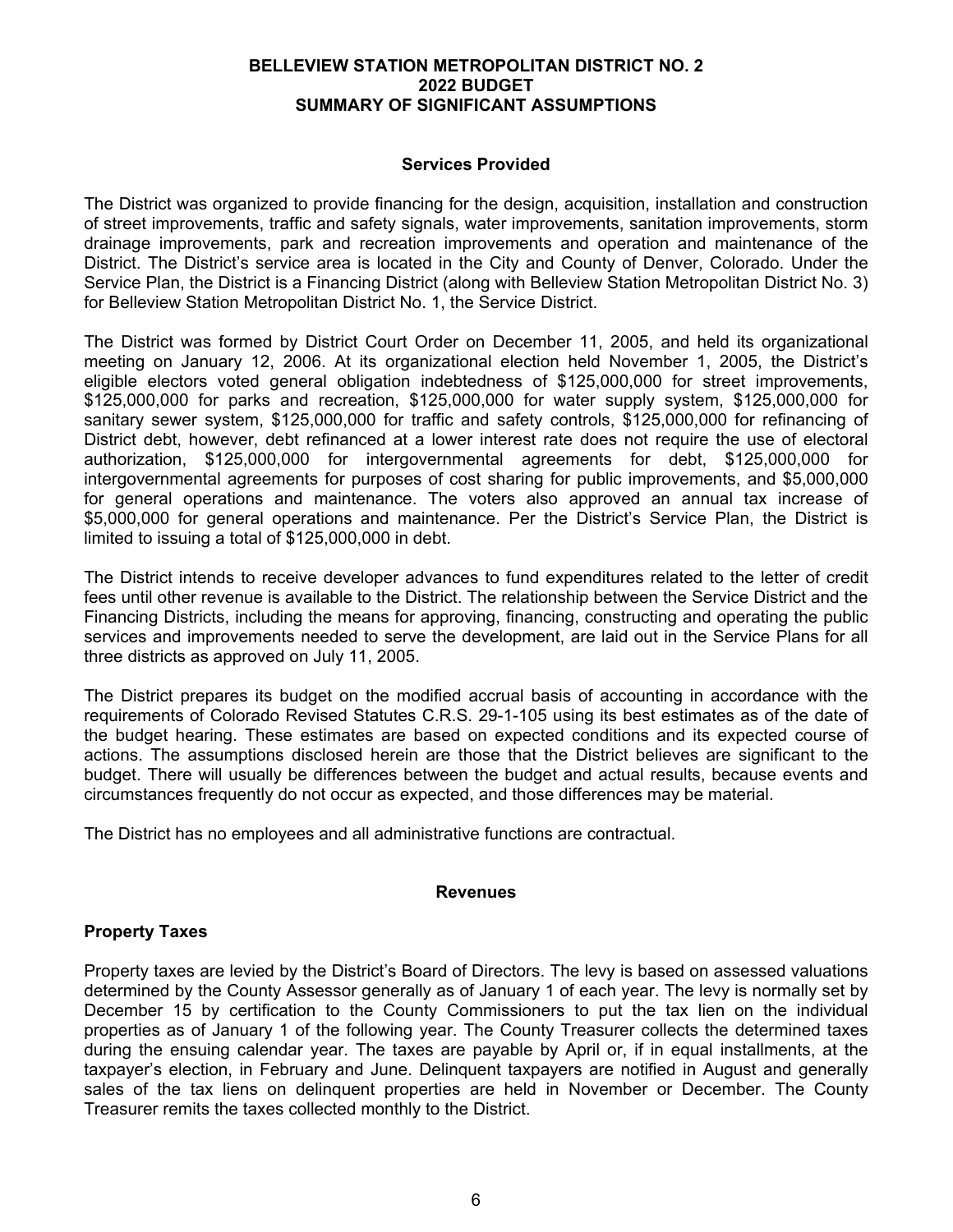#### **Revenues -** (continued)

The District's maximum Required Mill Levy is 40.000 mills adjusted for changes in the ratio of actual value to assessed value of the property within the District. Required Mill Levy means an ad valorem mill levy imposed upon all taxable property of the District each year in an amount sufficient to pay the principal, premium if any, and interest on the Bonds as the same become due and payable. As of December 31, 2021, the adjusted maximum mill levy for debt service is 40.049 mills.

The calculation of the taxes is levied on the Property Tax Summary page of the budget using the adopted mill levy imposed by the District. Prior to the time when the Senior Debt to Assessed Ratio is 50% or less, the required mill levy imposed for payment of the Senior Bonds or funding of the Senior Reserve Fund shall be an amount sufficient to pay the principal and interest on the Senior Bonds as they become due and payable but not in excess of 50.049 mills. Additionally, the District is required to levy no less than 40.000 mills if the amount in the Senior Surplus Fund is less than the maximum of \$5.5 million.

#### **Specific Ownership Taxes**

Specific ownership taxes are set by the State and collected by the Treasurer for the City and County of Denver, primarily on vehicle licensing within the City and County as a whole. The specific ownership taxes are allocated by the Treasurer for the City and County of Denver to all taxing entities within the City and County of Denver. The budget assumes that the District's share will be equal to approximately 5.0% of the property taxes collected by both the General Fund and Debt Service Fund.

#### **Net Investment Income**

Interest earned on the District's available funds has been estimated based on an average interest rate of approximately 0.10%.

#### **Expenditures**

#### **Administrative and Operating Expenditures**

Operating and administrative expenditures include the services necessary to maintain the District's administrative viability such as legal, accounting, and insurance.

#### **County Treasurer's Fees**

County Treasurer's fees have been computed at 1% of property tax collections.

#### **Debt Service**

Principal and interest payments are provided based on the debt amortization schedule from the Series 2020 loan, Series 2021A-1 loan, and Series 2021A-2 loan (discussed under Debt and Leases).

#### **Capital Outlay**

The District anticipates transferring funds to District No. 1 as needed to fund capital expenditures.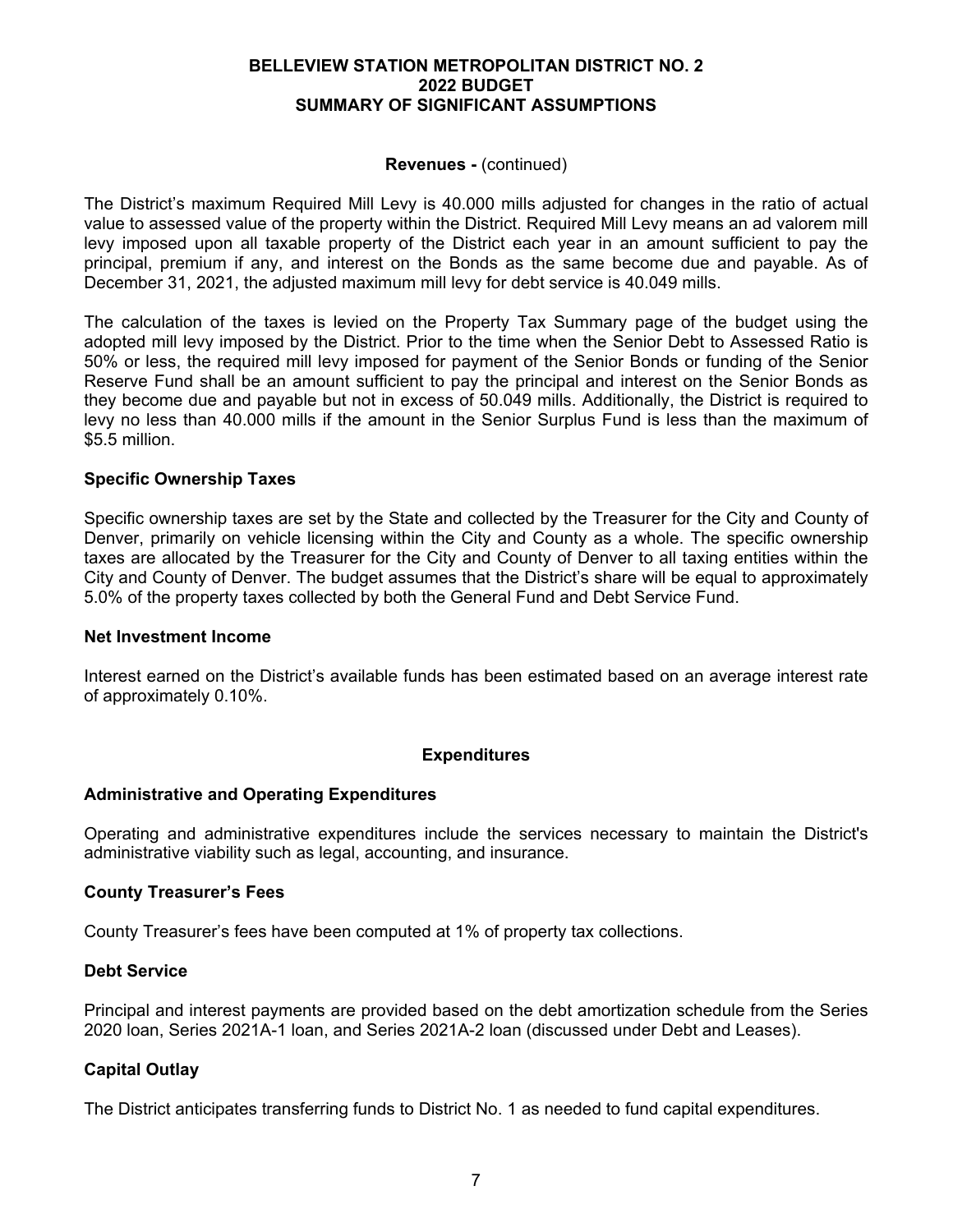#### **Debt and Leases**

The District has outstanding the following bond issues:

**General Obligation (Limited Tax Convertible to Unlimited Tax) Refunding and Improvement Bonds, Series 2017.** On February 23, 2017, the District issued \$33,590,000 of Tax Exempt General Obligation Refunding and Improvement Bonds (the 2017 Bonds). The 2017 Bonds were issued with interest rates of 4.500% – 5.125% per annum. Interest is payable semi-annually on June 1 and December 1, commencing on June 1, 2017. Mandatory principal payments are due on December 1, commencing on December 1, 2019, with final payment due on December 1, 2046. The 2017 Bonds cannot be prepaid prior to December 1, 2021. From December 1, 2021 to November 30, 2022 bonds can be prepaid at a redemption premium of 3%. From December 1, 2022 to November 30, 2023 bonds can be prepaid at a redemption premium of 2%. From December 1, 2023 to November 30, 2024 bonds can be prepaid at a redemption premium of 1%. After November 30, 2024 bonds can be redeemed without premium.

The 2017 Bonds are secured by (1) the Required Mill Levy, (2) that portion of the Specific Ownership Tax allocable to the Required Mill Levy, and (3) Capital fees, if imposed, and (4) any other legally available moneys which the District determines in its sole discretion to apply as pledged revenue. Proceeds of the 2017 bonds were used to (1) repay Developer advances, (2) refund Series 2007A bonds, (3) finance the cost of capital improvements, and (4) pay the costs of issuing the 2017 Bonds.

Prior to the date that the Debt to Assessed Ratio is less than 50%, the Required Mill Levy shall be an ad valorem mill levy imposed upon all taxable property of the District each year in an amount sufficient, when combined with other legally available moneys in the Bond Fund, to pay the principal of, premium if any, and interest on the Bonds as the same become due and payable, but not in excess of fifty (50) mills (as adjusted). Such maximum and minimum mill levies are subject to adjustment per the Gallagher Amendment from December 20, 2016 and are currently 50.033 mills. For purposes of the foregoing, a change in the ratio of actual valuation to assessed valuation shall be deemed to be a change in the method of calculating assessed valuation. Once the Debt to Assessed Ratio is 50% or less, the Required Mill Levy shall be an ad valorem mill levy imposed upon all taxable property of the District each year in an amount sufficient to pay the principal of, premium if any, and interest on the Bonds as the same become due and payable, without limitation of rate and in amounts sufficient to make such payments when due. There is also a minimum mill levy of 40.000 mills as long as the Surplus Fund is less than the maximum surplus amount. In December 2020 the conversion date was reached and the surplus fund has since been released and the maximum mill levy is no longer required to be assessed.

The 2017 Bonds were refunded with the issuance of the 2021 Loan Series A-1.

#### **Series 2020 Tax-Exempt Refunding Loan**

On October 26, 2020, the District entered into \$9,405,000 Series 2020 Tax-Exempt Refunding Loan (Series 2020 Loan), with interest of 2.70% per annum. Interest is payable semi-annually on June 1 and December 1, commencing on December 1, 2020. Mandatory principal payments are due on December 1, commencing on December 1, 2021, with final payment due on December 1, 2040. The Series 2020 Loan is secured by (1) the Required Mill Levy, (2) that portion of the Specific Ownership Tax allocable to the Required Mill Levy, and (3) Capital fees, if imposed, and (4) any other legally available moneys which the District determines in its sole discretion to apply as pledged revenue. Proceeds of the Series 2020 Loan were used to (1) refund Series 2007B bonds, and (2) pay the costs of issuing the Series 2020 Loan.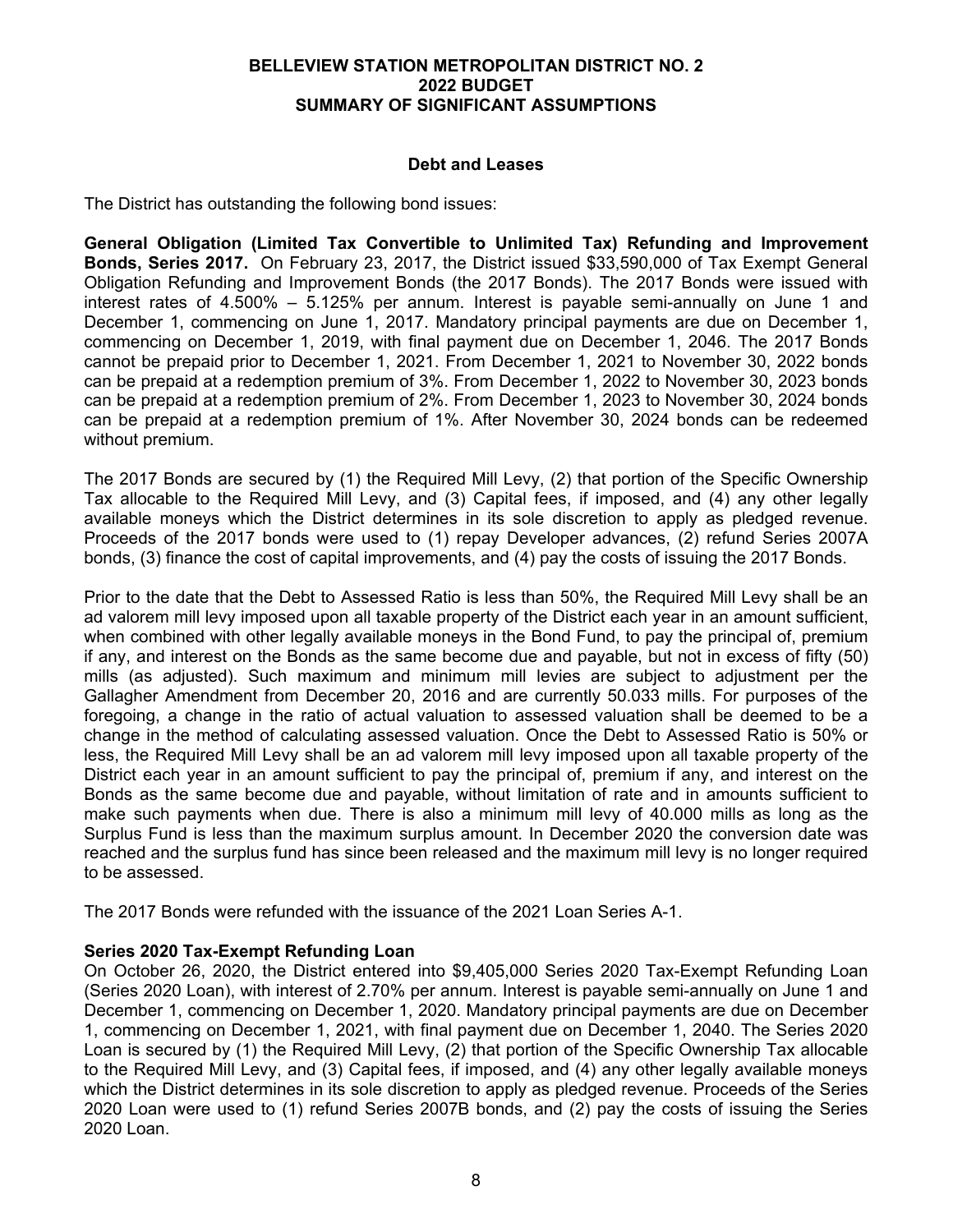**Debt and Leases –** (continued)

#### **Tax-Exempt General Obligation Refunding Loan Series 2021A-1 and Tax-Exempt General Obligation Loan Issue Series 2021A-2**

On October 7, 2021, the District entered into a \$33,100,000 Series 2021A-1 Tax-Exempt General Obligation Refunding Loan (Series 2021A-1 Loan) and a \$5,761,000 Series 2021A-2 Tax-Exempt General Obligation Loan (Series 2021A-2 Loan), with interest rates of 2.86% per annum through December 1, 2041 and 4.50% per annum from December 1, 2041 through December 1, 2051. Interest is payable semi-annually on June 1 and December 1, commencing on December 1, 2021. Mandatory principal payments are due on December 1, commencing on December 1, 2022, with final payment due on December 1, 2051. The Series 2021A-1 Loan and Series 2021A-2 Loan are secured by (1) the Required Mill Levy, (2) that portion of the Specific Ownership Tax allocable to the Required Mill Levy, (3) Capital fees, if imposed, and (4) any other legally available moneys which the District determines in its sole discretion to apply as pledged revenue. Proceeds of the Series 2021A-1 Loan were used to (1) refund Series 2017 bonds, (2) pay the costs of issuing the Series 2021A-1 Loan, and (3) finance the cost of capital improvements. Proceeds of the Series 2021A-2 Loan were used to (1) pay the costs of issuing the Series 2021A-2 Loan, and (2) finance the cost of capital improvements.

The District's current debt schedule is attached.

The District has no operating or capital leases.

#### **Reserves**

#### **Emergency Reserve**

The District has provided for an Emergency Reserve fund equal to at least 3% of fiscal year spending for 2022, as defined under TABOR.

#### **Debt Service Reserve**

The District is required to maintain a debt service reserve in accordance with the Series 2020 loan issuance. This reserve has been established.

**This information is an integral part of the accompanying budget.**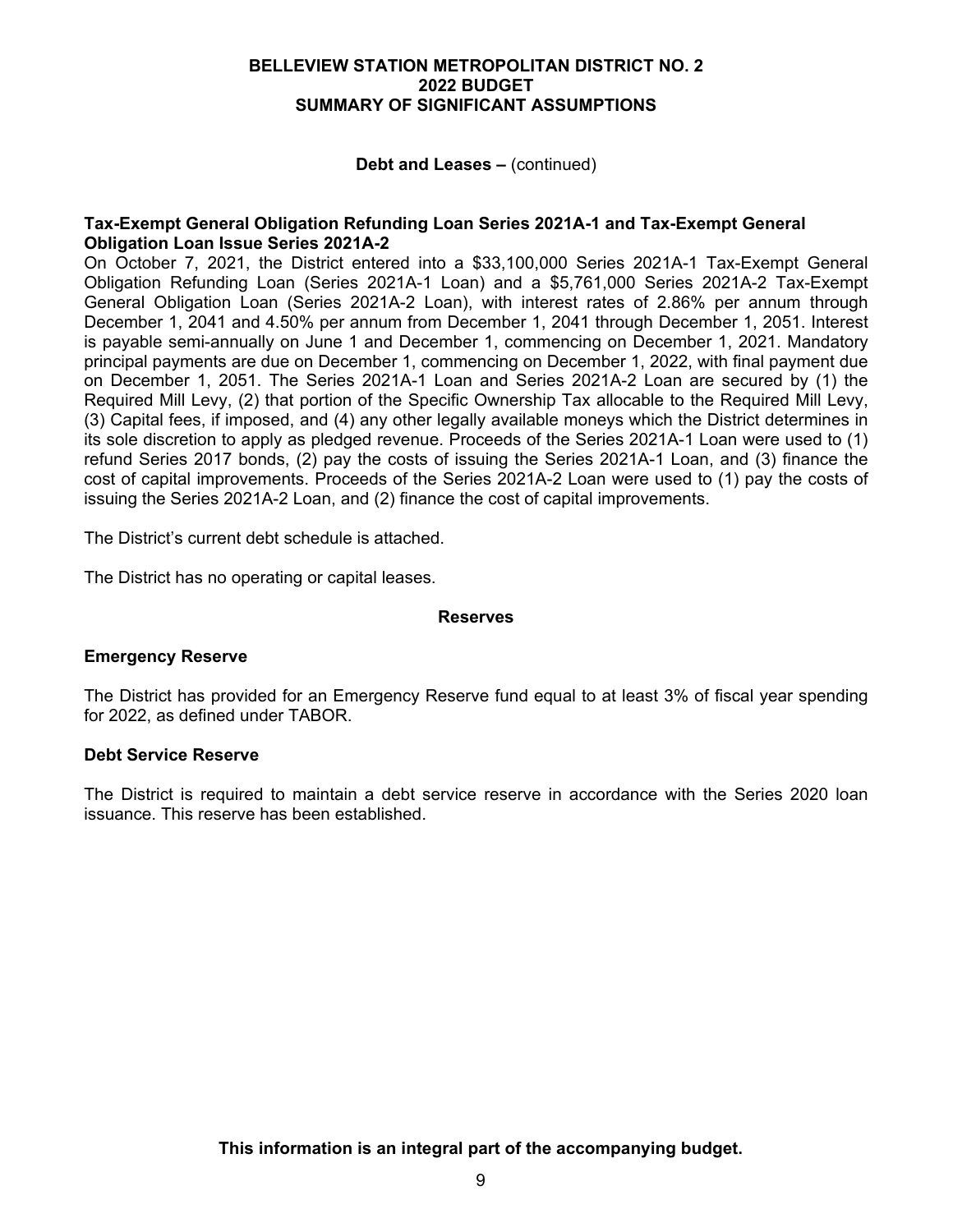# BELLEVIEW STATION METROPOLITAN DISTRICT NO. 2 SCHEDULE OF DEBT SERVICE REQUIREMENTS TO MATURITY

| <b>Year Ended</b><br><u>December 31,</u> | \$9,405,000<br><b>Belleview Station Metropolitan District #2 Tax-</b><br>Free Loan Issue, Series 2020<br>Interest Rate 2.700%<br>Interest Payable June 1 and December 1<br><b>Principal Payable December 1</b> |           |    |                 |    |              |
|------------------------------------------|----------------------------------------------------------------------------------------------------------------------------------------------------------------------------------------------------------------|-----------|----|-----------------|----|--------------|
|                                          |                                                                                                                                                                                                                | Principal |    | <b>Interest</b> |    | <b>Total</b> |
| 2022                                     | \$                                                                                                                                                                                                             | 590,000   | \$ | 252,585         | \$ | 842,585      |
| 2023                                     |                                                                                                                                                                                                                | 540,000   |    | 236,655         |    | 776,655      |
| 2024                                     |                                                                                                                                                                                                                | 545,000   |    | 222,075         |    | 767,075      |
| 2025                                     |                                                                                                                                                                                                                | 470,000   |    | 207,360         |    | 677,360      |
| 2026                                     |                                                                                                                                                                                                                | 450,000   |    | 194,670         |    | 644,670      |
| 2027                                     |                                                                                                                                                                                                                | 365,000   |    | 182,520         |    | 547,520      |
| 2028                                     |                                                                                                                                                                                                                | 305,000   |    | 172,665         |    | 477,665      |
| 2029                                     |                                                                                                                                                                                                                | 315,000   |    | 164,430         |    | 479,430      |
| 2030                                     |                                                                                                                                                                                                                | 345,000   |    | 155,925         |    | 500,925      |
| 2031                                     |                                                                                                                                                                                                                | 360,000   |    | 146,610         |    | 506,610      |
| 2032                                     |                                                                                                                                                                                                                | 385,000   |    | 136,890         |    | 521,890      |
| 2033                                     |                                                                                                                                                                                                                | 395,000   |    | 126,495         |    | 521,495      |
| 2034                                     |                                                                                                                                                                                                                | 425,000   |    | 115,830         |    | 540,830      |
| 2035                                     |                                                                                                                                                                                                                | 435,000   |    | 104,355         |    | 539,355      |
| 2036                                     |                                                                                                                                                                                                                | 475,000   |    | 92,610          |    | 567,610      |
| 2037                                     |                                                                                                                                                                                                                | 485,000   |    | 79,785          |    | 564,785      |
| 2038                                     |                                                                                                                                                                                                                | 520,000   |    | 66,690          |    | 586,690      |
| 2039                                     |                                                                                                                                                                                                                | 535,000   |    | 52,650          |    | 587,650      |
| 2040                                     |                                                                                                                                                                                                                | 1,415,000 |    | 38,205          |    | 1,453,205    |
|                                          | \$                                                                                                                                                                                                             | 9,355,000 | \$ | 2,749,005       | \$ | 12,104,005   |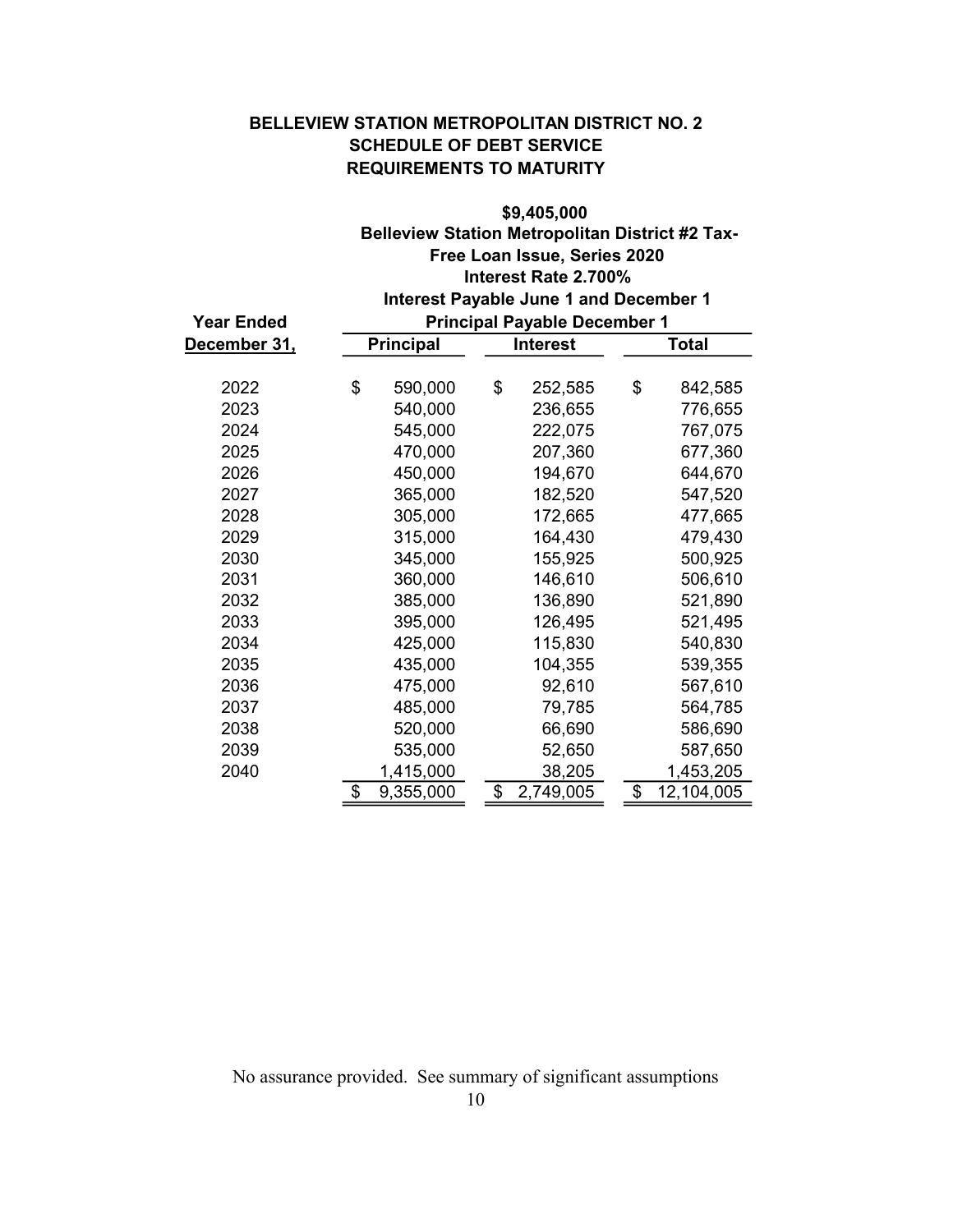### BELLEVIEW STATION METROPOLITAN DISTRICT NO. 2 SCHEDULE OF DEBT SERVICE REQUIREMENTS TO MATURITY

|                     | \$33,100,000                                           |                                               |                  |  |  |  |  |
|---------------------|--------------------------------------------------------|-----------------------------------------------|------------------|--|--|--|--|
|                     | <b>Belleview Station Metropolitan District #2 Tax-</b> |                                               |                  |  |  |  |  |
|                     |                                                        | Free Loan Issue, Series 2021A-1               |                  |  |  |  |  |
|                     |                                                        | Interest Rate 2.860% - 4.500%                 |                  |  |  |  |  |
|                     |                                                        | <b>Interest Payable June 1 and December 1</b> |                  |  |  |  |  |
| <b>Year Ended</b>   |                                                        | <b>Principal Payable December 1</b>           |                  |  |  |  |  |
| <u>December 31,</u> | <b>Principal</b>                                       | <b>Interest</b>                               | <b>Total</b>     |  |  |  |  |
|                     |                                                        |                                               |                  |  |  |  |  |
| 2022                | \$<br>12,000                                           | \$<br>946,660                                 | \$<br>958,660    |  |  |  |  |
| 2023                | 16,000                                                 | 946,317                                       | 962,317          |  |  |  |  |
| 2024                | 270,000                                                | 945,859                                       | 1,215,859        |  |  |  |  |
| 2025                | 343,000                                                | 938,137                                       | 1,281,137        |  |  |  |  |
| 2026                | 422,000                                                | 928,327                                       | 1,350,327        |  |  |  |  |
| 2027                | 532,000                                                | 916,258                                       | 1,448,258        |  |  |  |  |
| 2028                | 654,000                                                | 901,043                                       | 1,555,043        |  |  |  |  |
| 2029                | 671,000                                                | 882,339                                       | 1,553,339        |  |  |  |  |
| 2030                | 707,000                                                | 863,148                                       | 1,570,148        |  |  |  |  |
| 2031                | 721,000                                                | 842,928                                       | 1,563,928        |  |  |  |  |
| 2032                | 766,000                                                | 822,307                                       | 1,588,307        |  |  |  |  |
| 2033                | 788,000                                                | 800,400                                       | 1,588,400        |  |  |  |  |
| 2034                | 831,000                                                | 777,863                                       | 1,608,863        |  |  |  |  |
| 2035                | 856,000                                                | 754,096                                       | 1,610,096        |  |  |  |  |
| 2036                | 893,000                                                | 729,615                                       | 1,622,615        |  |  |  |  |
| 2037                | 922,000                                                | 704,075                                       | 1,626,075        |  |  |  |  |
| 2038                | 967,000                                                | 677,705                                       | 1,644,705        |  |  |  |  |
| 2039                | 994,000                                                | 650,049                                       | 1,644,049        |  |  |  |  |
| 2040                | 1,042,000                                              | 621,621                                       | 1,663,621        |  |  |  |  |
| 2041                | 1,685,000                                              | 591,820                                       | 2,276,820        |  |  |  |  |
| 2042                | 1,465,000                                              | 855,360                                       | 2,320,360        |  |  |  |  |
| 2043                | 1,531,000                                              | 789,435                                       | 2,320,435        |  |  |  |  |
| 2044                | 1,644,000                                              | 720,540                                       | 2,364,540        |  |  |  |  |
| 2045                | 1,718,000                                              | 646,560                                       | 2,364,560        |  |  |  |  |
| 2046                | 1,840,000                                              | 569,250                                       | 2,409,250        |  |  |  |  |
| 2047                | 1,923,000                                              | 486,450                                       | 2,409,450        |  |  |  |  |
| 2048                | 2,055,000                                              | 399,915                                       | 2,454,915        |  |  |  |  |
| 2049                | 2,147,000                                              | 307,440                                       | 2,454,440        |  |  |  |  |
| 2050                | 2,291,000                                              | 210,825                                       | 2,501,825        |  |  |  |  |
| 2051                | 2,394,000                                              | 107,730                                       | 2,501,730        |  |  |  |  |
|                     | 33,100,000<br>\$                                       | \$21,334,072                                  | \$<br>54,434,072 |  |  |  |  |